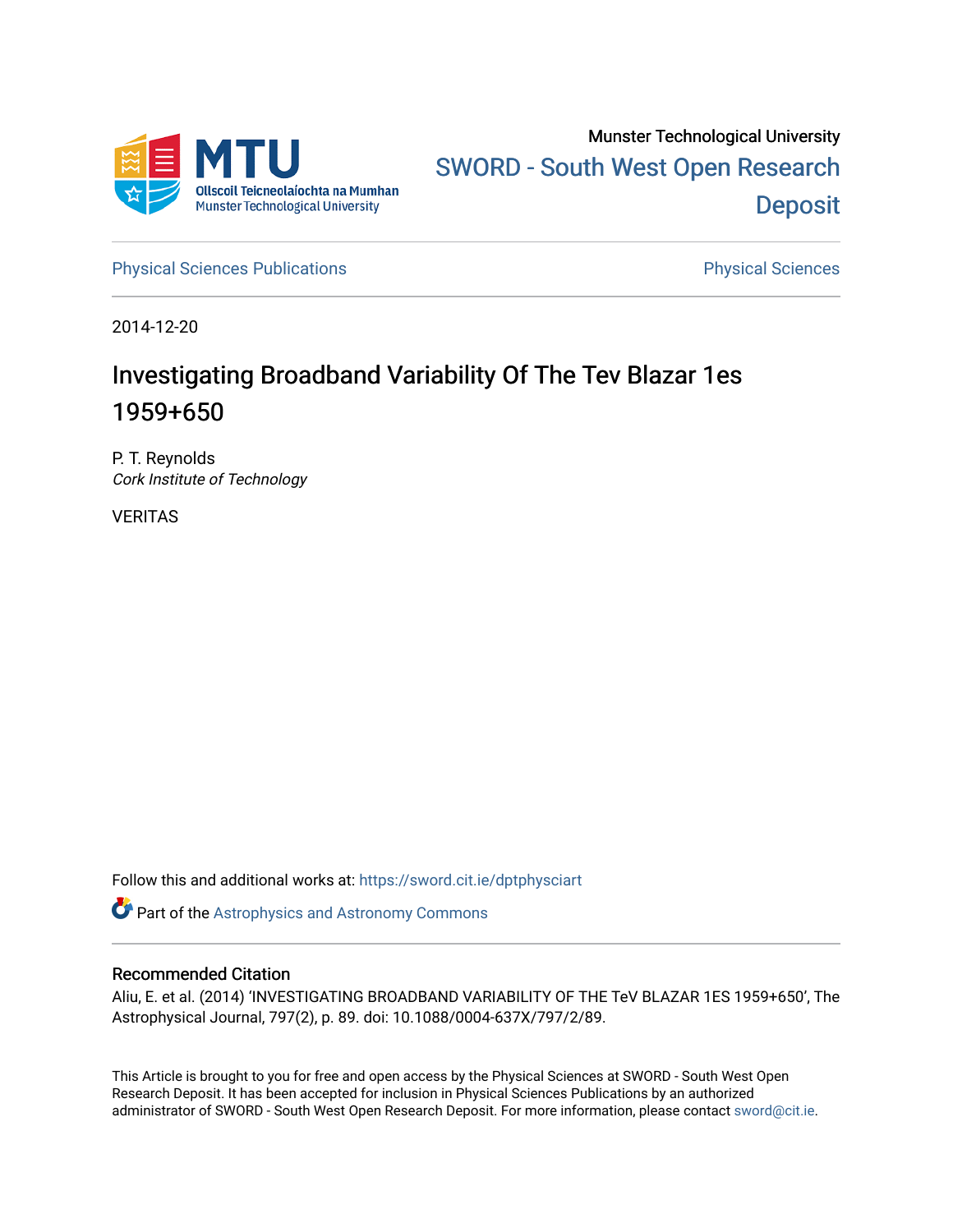# INVESTIGATING BROADBAND VARIABILITY OF THE TeV BLAZAR 1ES 1959+650

E. ALIU<sup>1</sup>, S. Archambault<sup>2</sup>, T. Arlen<sup>3</sup>, T. Aune<sup>3</sup>, A. Barnacka<sup>4</sup>, M. Beilicke<sup>5</sup>, W. Benbow<sup>6</sup>, K. Berger<sup>7</sup>, R. Bird<sup>8</sup>, A. BOUVIER<sup>9</sup>, J. H. BUCKLEY<sup>5</sup>, V. BUGAEV<sup>5</sup>, M. CERRUTI<sup>6</sup>, X. CHEN<sup>10,11</sup>, L. CIUPIK<sup>12</sup>, E. COLLINS-HUGHES<sup>8</sup>, M. P. CONNOLLY<sup>13</sup>, W. Cui<sup>14</sup>, J. Dumm<sup>15</sup>, J. D. Eisch<sup>16</sup>, A. Falcone<sup>17</sup>, S. Federici<sup>10,11</sup>, Q. Feng<sup>14</sup>, J. P. Finley<sup>14</sup>, H. Fleischhack<sup>11</sup>, P. Fortin<sup>6</sup>, L. Fortson<sup>15</sup>, A. Furniss<sup>9</sup>, N. Galante<sup>6</sup>, G. H. Gillanders<sup>13</sup>, S. Griffin<sup>2</sup>, S. T. Griffiths<sup>18</sup>, J. Grube<sup>12</sup>, G. Gyuk<sup>12</sup>, N. HÅKANSSON<sup>10</sup>, D. HANNA<sup>2</sup>, J. HOLDER<sup>7</sup>, G. HUGHES<sup>11</sup>, Z. HUGHES<sup>9</sup>, T. B. HUMENSKY<sup>19</sup>, C. A. JOHNSON<sup>9</sup>, P. KAARET<sup>18</sup>, P. KAR<sup>20</sup>, M. KERTZMAN<sup>21</sup>, Y. KHASSEN<sup>8</sup>, D. KIEDA<sup>20</sup>, H. KRAWCZYNSKI<sup>5</sup>, F. KRENNRICH<sup>16</sup>, M. J. LANG<sup>13</sup>, A. S. MADHAVAN<sup>16</sup>, P. Majumdar<sup>3,22</sup>, S. McArthur<sup>23</sup>, A. McCann<sup>24</sup>, K. Meagher<sup>25</sup>, J. Millis<sup>26</sup>, P. Moriarty<sup>13,27</sup>, R. Mukherjee<sup>1</sup>, T. Nelson<sup>15</sup>, D. Nieto<sup>19</sup>, A. O'Faoláin de Bhróithe<sup>11</sup>, R. A. Ong<sup>3</sup>, A. N. Otte<sup>25</sup>, N. Park<sup>23</sup>, J. S. Perkins<sup>28</sup>, M. Pohl<sup>10,11</sup>, A. Popkow<sup>3</sup>, H. Prokoph<sup>11</sup>, J. Quinn<sup>8</sup>, K. Ragan<sup>2</sup>, J. Rajotte<sup>2</sup>, L. C. Reyes<sup>29</sup>, P. T. Reynolds<sup>30</sup>, G. T. Richards<sup>25</sup>, E. Roache<sup>6</sup>, A. SADUN<sup>31</sup>, M. SANTANDER<sup>1</sup>, G. H. SEMBROSKI<sup>14</sup>, K. SHAHINYAN<sup>15</sup>, F. SHEIDAEI<sup>20</sup>, A. W. SMITH<sup>20</sup>, D. STASZAK<sup>2</sup>, I. TELEZHINSKY<sup>10,11</sup>, M. THEILING<sup>14</sup>, J. TYLER<sup>2</sup>, A. VARLOTTA<sup>14</sup>, V. V. VASSILIEV<sup>3</sup>, S. VINCENT<sup>11</sup>, S. P. WAKELY<sup>23</sup>, T. C. WEEKES<sup>6</sup>, A. WEINSTEIN<sup>16</sup>, R. WELSING<sup>11</sup>, A. WILHELM<sup>10,11</sup>, D. A. WILLIAMS<sup>9</sup>, AND B. ZITZER<sup>32</sup> (The VERITAS Collaboration) and M. Böttcher<sup>33</sup>, M. Fumagalli<sup>34,35,[36](#page-2-0)</sup> <sup>1</sup> Department of Physics and Astronomy, Barnard College, Columbia University, NY 10027, USA; [amy.furniss@gmail.com](mailto:amy.furniss@gmail.com) <sup>2</sup> Physics Department, McGill University, Montreal, QC H3A 2T8, Canada <sup>3</sup> Department of Physics and Astr <sup>3</sup> Department of Physics and Astronomy, University of California, Los Angeles, CA 90095, USA<br><sup>4</sup> Harvard-Smithsonian Center for Astrophysics, 60 Garden Street, Cambridge, MA 02138, USA<br><sup>5</sup> Department of Physics, Washingt <sup>14</sup> Department of Physics and Astronomy, Purdue University, West Lafayette, IN 47907, USA <sup>15</sup> School of Physics and Astronomy, University of Minnesota, Minneapolis, MN 55455, USA <sup>16</sup> Department of Physics and Astronomy <sup>16</sup> Department of Physics and Astronomy, Iowa State University, Ames, IA 50011, USA<br><sup>18</sup> Department of Astronomy and Astronomy, University of Iowa, Van Allen Hall, Iowa City, University Park, PA 16802, USA<br><sup>18</sup> Departmen South Africa; [Markus.Bottcher@nwu.ac.za](mailto:Markus.Bottcher@nwu.ac.za)<br><sup>34</sup> Carnegie Observatories, 813 Santa Barbara Street, Pasadena, CA 91101, USA<br><sup>35</sup> Department of Astrophysics, Princeton University, Princeton, NJ 08544-1001, USA

*Received 2014 August 29; accepted 2014 October 1; published 2014 December 3*

# ABSTRACT

We summarize broadband observations of the TeV-emitting blazar 1ES 1959+650, including optical *R*-band observations by the robotic telescopes Super-LOTIS and iTelescope, UV observations by *Swift* Ultraviolet and Optical Telescope, X-ray observations by the *Swift* X-ray Telescope, high-energy gamma-ray observations with the *Fermi* Large Area Telescope, and very-high-energy (VHE) gamma-ray observations by VERITAS above 315 GeV, all taken between 2012 April 17 and 2012 June 1 (MJD 56034 and 56079). The contemporaneous variability of the broadband spectral energy distribution is explored in the context of a simple synchrotron self Compton (SSC) model. In the SSC emission scenario, we find that the parameters required to represent the high state are significantly different than those in the low state. Motivated by possible evidence of gas in the vicinity of the blazar, we also investigate a reflected emission model to describe the observed variability pattern. This model assumes that the non-thermal emission from the jet is reflected by a nearby cloud of gas, allowing the reflected emission to re-enter

1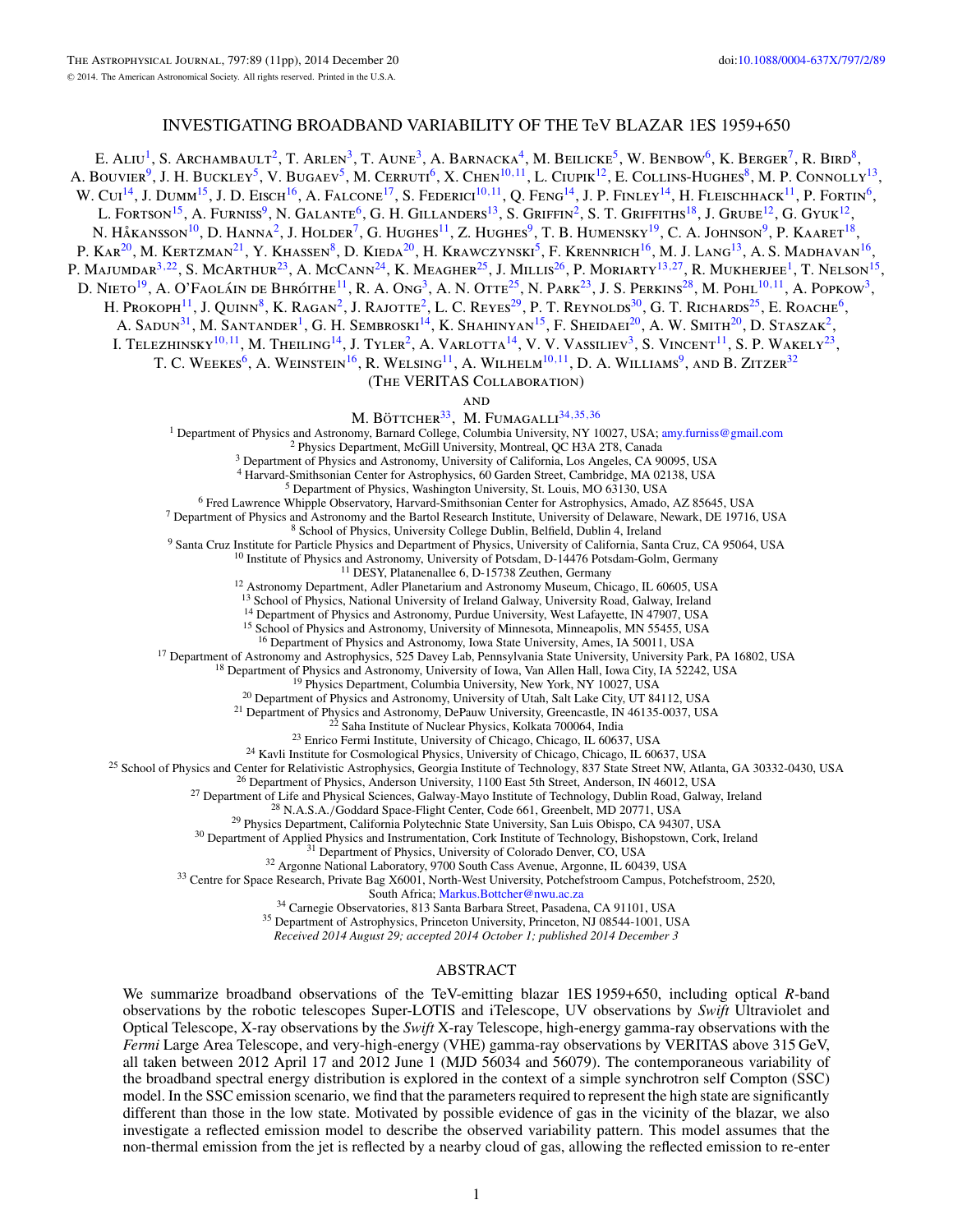<span id="page-2-0"></span>the blob and produce an elevated gamma-ray state with no simultaneous elevated synchrotron flux. The model applied here, although not required to explain the observed variability pattern, represents one possible scenario which can describe the observations. As applied to an elevated VHE state of 66% of the Crab Nebula flux, observed on a single night during the observation period, the reflected emission scenario does not support a purely leptonic non-thermal emission mechanism. The reflected emission model does, however, predict a reflected photon field with sufficient energy to enable elevated gamma-ray emission via pion production with protons of energies between 10 and 100 TeV.

*Key words:* BL Lacertae objects: individual (1ES 1959+650) – gamma rays: galaxies

*Online-only material:* color figures

# 1. INTRODUCTION

1ES 1959+650, a blazar at  $z = 0.047$  (Scatcher et al. [1993\)](#page-11-0), was among the first-detected extragalactic very-high-energy (VHE;  $E \ge 100 \,\text{GeV}$ ) emitters (Holder et al. [2003\)](#page-11-0). This blazar has recently been observed by VERITAS at approximately 23% Crab Nebula flux<sup>37</sup> above 1 TeV (Aliu et al. [2013\)](#page-11-0). A blazar is a type of active galactic nucleus (AGN) with a relativistic jet that is oriented close to the line of sight of the observer. The non-thermal radiation from blazars, thought to originate from within the jet, produces a double-humped spectral energy distribution (SED).

The lower-energy component of the SED, referred to as the synchrotron component, results from the synchrotron radiation of relativistic leptons in the presence of a tangled magnetic field. The higher-energy component, hereafter referenced as the gamma-ray component, can be attributed to inverse-Compton up-scattering by the relativistic particles within the jet of either the synchrotron photons themselves (synchrotron self-Compton emission; SSC) or a photon field external to the jet (external-Compton emission; EC). The photon fields may arise from emission by the accretion disk, a broad line region, or a dusty torus, as described in Dermer et al. [\(1992\)](#page-11-0), Maraschi et al. [\(1992\)](#page-11-0), and Sikora et al. [\(1994\)](#page-11-0). Hadronic processes initiated by relativistic protons (such as pion production and the resulting cascade emission) can similarly produce a gammaray component (Aharonian et al. [2002;](#page-11-0) Bednarek [1993;](#page-11-0) Dar et al. [1997;](#page-11-0) Mannheim  $2000$ ; Mücke & Protheroe  $2000$ ; Pohl & Schlickeiser [2000\)](#page-11-0).

The non-thermal emission resulting from these different processes can produce nearly indistinguishable time-averaged SEDs, as discussed in Tagliaferri et al. [\(2008\)](#page-11-0), making emission model discrimination based on non-simultaneous data uncertain. An effective means to investigate blazar emission mechanisms is through the observation and subsequent modeling of broadband spectral variability (Coppi et al. [1999;](#page-11-0) Böttcher [2007;](#page-11-0) Krawczynski et al. [2002\)](#page-11-0). There is some evidence that, for many objects, the low-energy and high-energy peaks vary in concert (e.g., Mrk 421: Fossati et al. [2008,](#page-11-0) Mrk 501: Krawczynski et al. [2000\)](#page-11-0). Correlated variability between the low- and high-energy SED components can be well described by a simple SSC model, whereas less common, uncorrelated variability patterns, similar to the "orphan" flaring event observed from 1ES 1959+650 (Krawczynski et al. [2004\)](#page-11-0), require more complex emission scenarios. This type of non-correlated variability has been described using multiple-zone SSC emission, EC emission, a model including a magnetic field aligned along the jet axis, hadronic emission, and reflected emission scenarios (Krawczynski et al. [2004;](#page-11-0) Graff et al. [2008;](#page-11-0) Kusunose & Takahara [2006;](#page-11-0) Böttcher [2005\)](#page-11-0).

The central engines of AGNs have multiple components, possibly including various gas and dust tori and clouds. These clouds can scatter some of the continuum emission from the accretion disk and from the jet. As this process may be common to AGNs, although at different scales, we include the evaluation of reflected emission in the theoretical discussion of our results. A reflected emission scenario requires the nonthermal emission region to be in close proximity to a dilute gas. In this paradigm, the gas reflects synchrotron emission via Thompson scattering back to the non-thermal emission region, providing an external photon field to be up-scattered. The broadband variability pattern resulting from such an emission geometry would be displayed as an elevated state of the gamma-ray component alone.

Evidence from millimeter (Fumagalli et al. [2012\)](#page-11-0) and X-ray observations (Furniss et al. [2013\)](#page-11-0) of 1ES 1959+650 support the existence of intervening gas within the blazar and, therefore, the application of a reflected emission scenario to broadband variability of the source. More specifically, 1ES 1959+650 shows evidence for additional gas in the vicinity of the host galaxy from X-ray absorption in excess to that expected by the Galactic column, as well as a positive detection of molecular CO within the blazar.

In this work, we summarize broadband variability of 1ES 1959+650 detected during multiwavelength observations between 2012 April 17 and 2012 June 1 (MJD 56034 and 56079). These observations include 0.7 ks of strictly simultaneous VERITAS and *Swift* observations on MJD 56067, occurring at the beginning of a VHE flare lasting approximately two hours. A simple SSC emission scenario is applied to the data to investigate which parameter changes are required to produce the observed variability. Motivated by the recent evidence for intervening gas within 1ES 1959+650, we also investigate a possible explanation of the broadband variability through the application of a reflected emission scenario. We summarize the multiwavelength observations and analysis in Sections 2. The models are applied to the data in Section [3,](#page-8-0) and the implications of each model application are discussed in Section [4.](#page-10-0) Throughout this work, the term "flare" is used to denote an elevated state of at least five times the average flux measured over the period of observations, with at least a 5*σ* deviation from the average (calculated without inclusion of any "flaring" state.)

# 2. BROADBAND OBSERVATIONS

# *2.1. VERITAS*

VERITAS is an array of four imaging atmospheric Cherenkov telescopes in southern Arizona, each with a 3*.* ◦5 field of view. The array is sensitive to photons with energies from  $\sim$ 100 GeV to

<sup>36</sup> Hubble Fellow.

 $37$  The Crab Nebula is a bright VHE source, roughly characterized with a power-law index of  $\Gamma = 2.5$  in the VHE band, where  $dN/dE \propto (E)^{-\Gamma}$ . This source has an integral flux of approximately  $1.2 \times 10^{-10}$  photons cm<sup>-2</sup> s<sup>-1</sup> above 315 GeV, according to the fit to the VHE data in Albert et al. [\(2008\)](#page-11-0).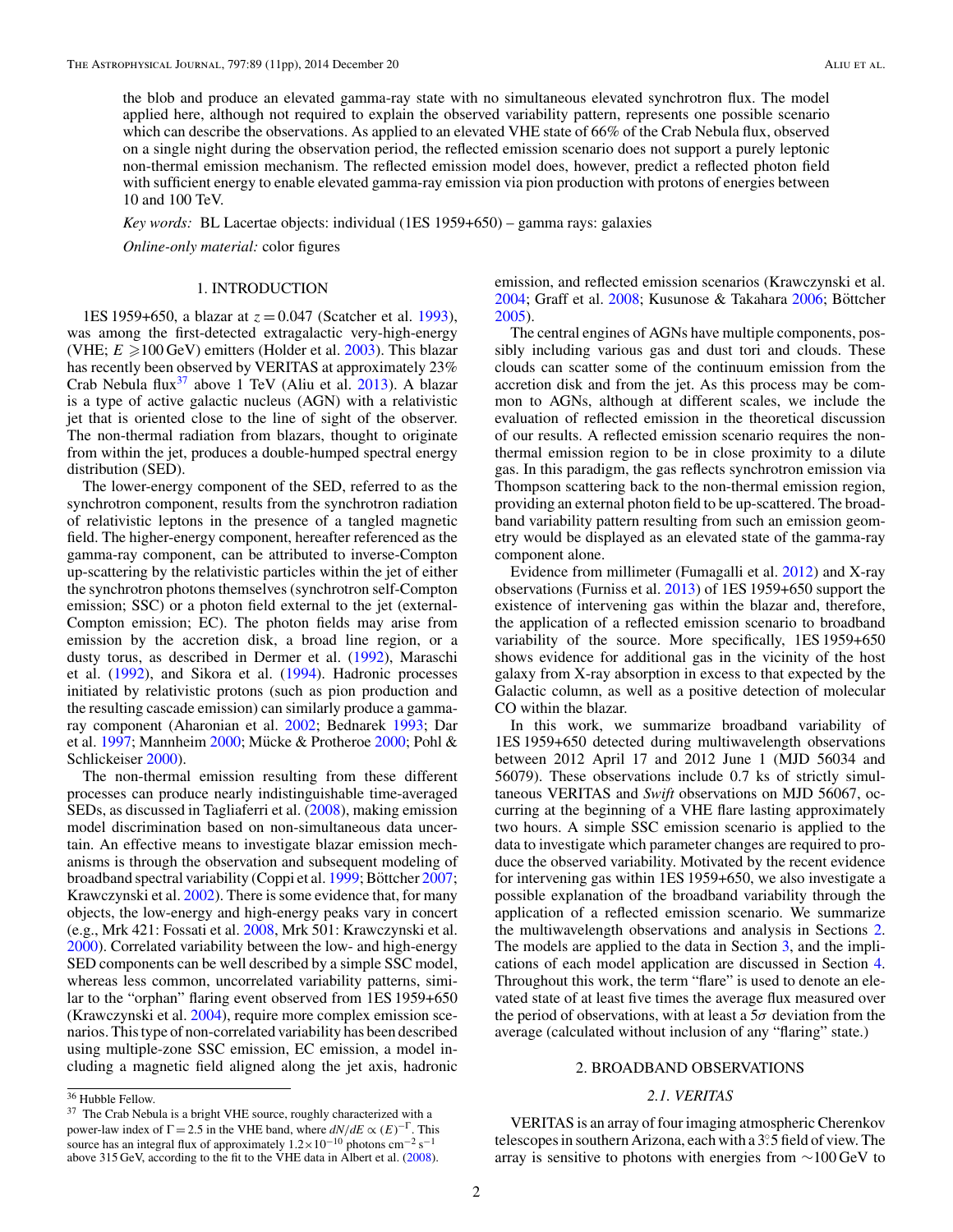<span id="page-3-0"></span>

**Figure 1.** VERITAS-measured spectra of 1ES 1959+650 averaged over both dark runs and excluding the flaring period (MJD 56034-56079; green) and during the flare (MJD 56067; red). The spectrum measured over both dark runs (without the data from 56067) is used for the low state of the SSC modeling. The spectra are shown with  $1\sigma$  statistical errors. The power-law fitting results are summarized in Table [1.](#page-4-0) (A color version of this figure is available in the online journal.)

more than 10 TeV and can detect a 1% Crab Nebula flux source at 5 standard deviations  $(\sigma)$  in less than 28 hr. The telescope array uses 12 m reflectors to focus dim, blue*/*UV Cherenkov light from gamma-ray and cosmic-ray interactions in the atmosphere onto cameras composed of 499 photomultiplier tubes (PMTs). More details on the VERITAS instrument can be found in Holder et al. [\(2006\)](#page-11-0) and Weekes et al. [\(2002\)](#page-11-0).

A historically high optical state of 1ES 1959+650 (*R*-band of 13.8 magnitude, as measured by the Super-LOTIS robotic telescope; Williams et al. [2008\)](#page-11-0), prompted near-nightly VERI-TAS exposures over two dark runs<sup>38</sup> between 2012 April 17 and 2012 June 1 (MJD 56034-56079). Observations were carried out in *wobble* mode, with exposures taken at 0.5 offset in each of the four cardinal directions from 1ES 1959+650, in order to facilitate simultaneous background measurements (Fomin et al. [1994;](#page-11-0) Berge et al. [2007\)](#page-11-0). The total exposure over the two dark runs resulted in 8.7 hr of quality-selected live time which was collected at an average zenith angle of 37◦.

Elliptical moments of the recorded images are calculated and used to discriminate background cosmic-ray events from gamma-ray events. The data are first cleaned with "quality cuts," discarding any telescope images involving fewer than five PMTs or images with centroids at greater than 1°.43 from the camera center. Additionally, each image is required to have a total "size" (a measure of total Cherenkov light collected by the camera) of more than ∼80 photoelectrons.

Single-telescope image widths and lengths are combined into mean-scaled-width (MSW) and mean-scaled-length (MSL) parameters for each array event, as described in Cogan [\(2008\)](#page-11-0) and Daniel [\(2008\)](#page-11-0). Only array events with 0.05 *<* MSW *<*1.25, 0.05 *<* MSL *<*1.1, a reconstructed height of shower maximum greater than 7 km above the array, and having a reconstruction direction within 0.<sup>2</sup> of 1ES 1959+650 are kept as candidate signal (ON) events. The background (OFF) events are those that pass all aforementioned cuts and fall within 0°.1 radius circular regions at the same radial distance as the source from the center of the camera. The source significance is calculated from the number of events falling in these ON and OFF regions according to Equation (17) of Li & Ma  $(1983)$ . The analysis

of the VHE source signal is confirmed with two independent analysis packages.

The total VERITAS exposure between 2012 April 17 and 2012 June 1 (MJD 56034 to 56079) resulted in 517 ON events and 1175 OFF events (corresponding to 410 excess events with an averaged background normalization *α* parameter of 0.0909) and an overall detection significance of 31*σ*. The VERITAS spectral data are derived with systematically coarser binning with increasing energy and are fit with a differential power law of the form  $dN/dE = N_0 \times (E/E_0)^{-\Gamma}$ , where  $E_0$  is fixed at 1 TeV and  $N_0$  is the normalization parameter. Variability was detected during these observations, as can be seen by the source spectra in Figure 1 and in the top panel of the broadband light curve presented in Figure [2.](#page-4-0) The upper limits represent 95% confidence upper limits, calculated according to Rolke et al. [\(2005\)](#page-11-0). A  $\chi^2$  test shows less than  $6.4 \times 10^{-12}$  probability of a steady VHE flux. Table [1](#page-4-0) contains a summary of the VHE analysis and spectral states of 1ES 1959+650 during the two dark runs (MJD 56034-56040 and 56064-56079) as well as, separately, the night where an elevated VHE state was detected (MJD 56067). This flare is excluded from the dark run analysis results. The results are shown with statistical errors only in Table [1.](#page-4-0) The systematic error on the energy scale is estimated between 20% and 35%.

The hour-scale exposures during the first dark run show the blazar to be at an average flux of  $(8.6 \pm 3.6) \times 10^{-8}$  photons  $m^{-2}$  s<sup>-1</sup> above the observational energy threshold of 315 GeV (approximately 8% of the Crab Nebula flux above this same threshold). The first dark-run observations are paired with two contemporaneous *Swift* exposures, described in Section [2.3.](#page-5-0)

On MJD 56067, VERITAS detected a short-lived VHE flare of 1ES 1959+650. These observations show the blazar flux to rise from ∼50% to 120% of the Crab Nebula in less than 30 minutes (see the top panel of Figure [3\)](#page-5-0). The rise in flux was immediately followed by a decay, dropping back to ∼40% of the Crab Nebula approximately 90 minutes after the start of the event. The probability that the blazar flux on MJD 56067 was constant is less than 0.2% (see Figure [3;](#page-5-0)  $\chi^2 = 29.5$  with 11 degrees of freedom). The first 0.7 ks (12 minutes) of the VERITAS observations of the flaring event on MJD 56067 were matched with simultaneous *Swift* observations, described

 $\overline{38}$  A dark run is the period between two consecutive full moons.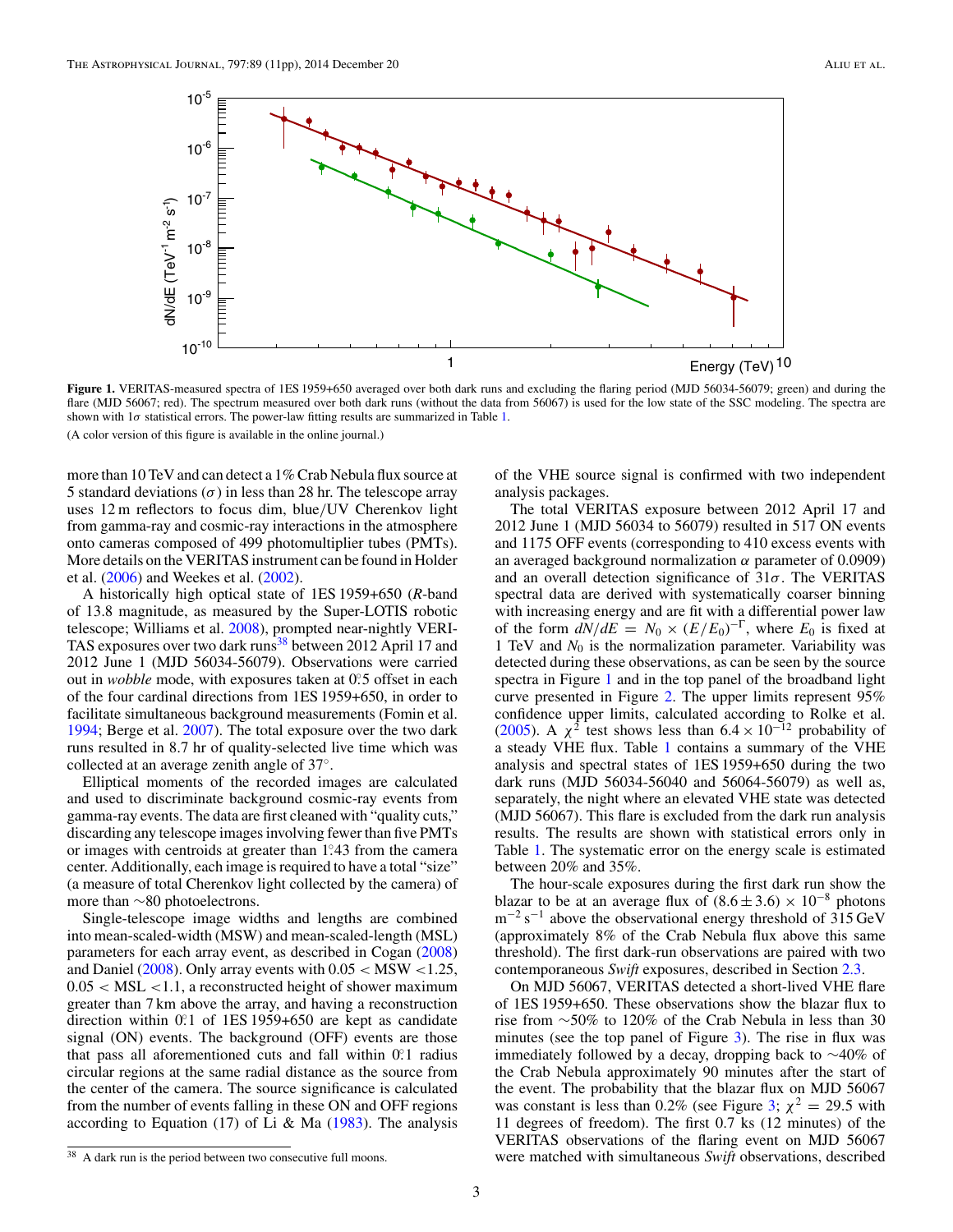<span id="page-4-0"></span>

**Figure 2.** Broadband observations of 1ES 1959+650 in April and May of 2012. The top panel shows VERITAS integral flux values above 315 GeV, denoting 95% confidence upper limits with downward pointing arrows. The flux points are shown with 1*σ* statistical error bars. A line denoting 10% Crab Nebula above the same threshold is denoted by the red dotted line. The day of the VHE flare (MJD 56067) is denoted by a gray dotted line. In the two panels below this, the *Swift* XRT flux and spectral indices are shown. During the flare, VERITAS observed a maximum flux of 10 times the average flux of the darkrun, lasting less than two hours, with no change observed simultaneously in the X-ray flux as observed by the *Swift* XRT. The W1, W2, and M2 bands from UVOT exposures similarly show no evidence of increased UV flux during the VHE flare. In the bottom panel, observations in the *R* and *V* bands from the Super-LOTIS and iTelescope are shown. (A color version of this figure is available in the online journal.)

**Table 1** Summary of VERITAS Observations and Spectral Fits, shown with Statistical (1*σ*) Errors

|                           | Exposure    | Exposure  | Detection    | Number    | Number |        | Number Power law | Average Integral                                            | Integral Flux | Power-Law     |
|---------------------------|-------------|-----------|--------------|-----------|--------|--------|------------------|-------------------------------------------------------------|---------------|---------------|
|                           | Date        | Livetime  | Significance | <b>ON</b> | OFF    | Excess | Index            | Flux $\geqslant$ 315 GeV                                    | Percent Crab  | Fit           |
|                           | <b>MJD</b>  | (minutes) | $\sigma$     | Events    | Events | Events |                  | $(\times 10^{-7}$ photons m <sup>-2</sup> s <sup>-1</sup> ) | $(\%)$        | $\chi^2$ /DOF |
| April Dark Run            | 56034-56040 | 186       | 6.6          | 90        | 425    | 51     | $2.5 \pm 0.4$    | $0.9 + 0.4$                                                 | 8             | 1.1/5         |
| Flare                     | 56067       | 106       | 26.3         | 276       | 249    | 253    | $2.6 \pm 0.1$    | $8.0 \pm 0.8$                                               | 66            | 19.4/22       |
| May Dark Run              | 56064-56079 | 231       | 10.3         | 151       | 501    | 106    | $3.2 \pm 0.3$    | $1.5 \pm 0.2$                                               | 12            | 4.3/6         |
| <b>Combined Dark Runs</b> | 56034-56079 | 417       | 12.1         | 241       | 926    | 57ء    | $3.0 + 0.2$      | $1.4 \pm 0.2$                                               | 11            | 3.8/7         |

Notes. The April, May, and combined dark runs do not include the flare period. The combined dark runs and flare are shown in Figure [1](#page-3-0) with green and red lines, respectively, showing the power-law fits to each data set.

in Section [2.3.](#page-5-0) VERITAS continued to observe 1ES 1959+650 through 2012 June 1, detecting the source at an average of 12% Crab Nebula flux  $(1.5 \pm 0.2 \times 10^{-7}$  photons m<sup>-2</sup> s<sup>-1</sup> above 315 GeV).

# *2.2. Fermi Large Area Telescope*

The *Fermi* Large Area Telescope (LAT) is a space-based telescope that typically monitors the entire high-energy gammaray sky from below 30 MeV to ∼300 GeV every three hours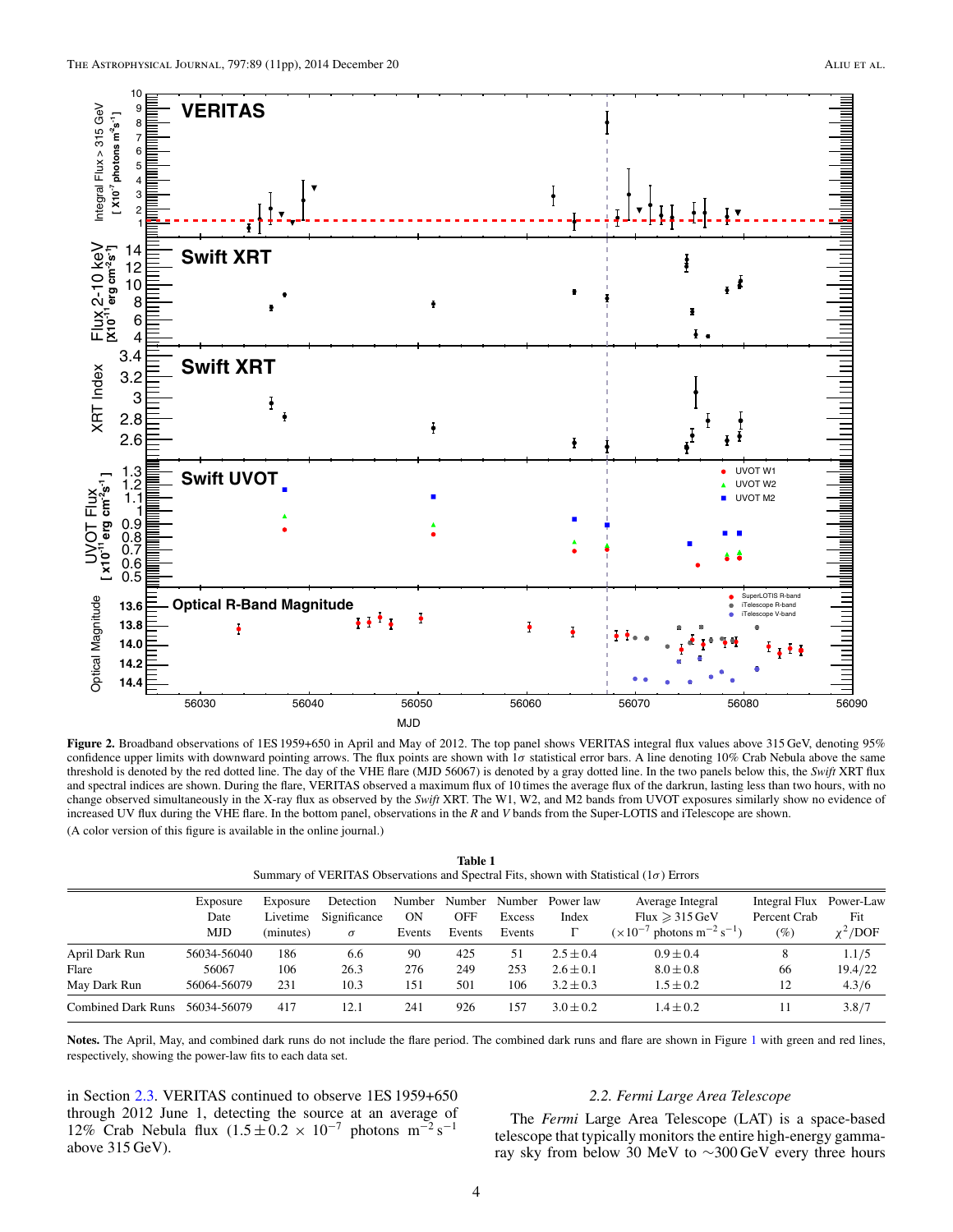<span id="page-5-0"></span>

**Figure 3.** In the top panel, the VHE flux of 1ES 1959+650 above 315 GeV as observed by VERITAS on MJD 56067 in 10 minute time bins. The flux points are with 1*σ* statistical error bars. The red dotted line represents 10% Crab Nebula flux above the same threshold. The beginning and end of the simultaneous *Swift* observations are denoted with dotted blue lines (spanning 12 minutes). In the bottom panel, the *Swift* XRT 0.3–10 keV count rate is shown over the simultaneous observation interval. (A color version of this figure is available in the online journal.)

(Atwood et al. [2009\)](#page-11-0). The instrument has better than 10% energy resolution, with an angular resolution of better than 0.<sup>o</sup>.15 for energies greater than 10 GeV.

Spectral analysis was completed for the period between (MJD 56054 to 56082) with the intention to search for an elevated gamma-ray state occurring contemporaneously with the elevated VHE states observed on MJD 56062 and MJD 56067. All analysis was completed with FermiTools v9r27p1. Events were extracted from a 30◦ radius region centered on the 1ES 1959+650 coordinates. "Diffuse class" events with zenith angles of *<*100◦ and energies between 300 MeV and 300 GeV were selected. In order to reduce contamination from Earth-limb gamma rays, only data taken while the rocking angle of the satellite was less than 52◦ were used. The significance and spectral parameters were calculated using the unbinned maximum-likelihood method *gtlike* with the P7SOURCE\_V6 instrument-response functions. The background model was constructed to include nearby (*<*30◦ away) gammaray sources from the second *Fermi* LAT catalog (2FGL; Nolan et al. [2012\)](#page-11-0) as well as diffuse emission.

As in the 2FGL catalog, a log-parabolic function was used for nearby sources with significant spectral curvature and a power law for those sources without spectral curvature. The spectral parameters of sources within 7° of 1ES 1959+650 were left free during fitting, while those outside of this range were held fixed to the 2FGL catalog values. The Galactic diffuse emission was modeled with the file gal\_2yearp7v6\_v0.fits and the isotropic emission component was modeled with the file iso\_p7v6source.txt. 39

The analysis of LAT data between MJD 56054 and 56082 results in a test statistic (TS; Mattox et al. [1996\)](#page-11-0) of 97 above 100 MeV. The spectral fitting shows the source to be in a slightly elevated state as compared to the 2FGL value (less than double the 2FGL integral flux of F<sub>1−100 GeV</sub> =  $(8.8 \pm$  $(0.3) \times 10^{-9}$  ph cm<sup>-2</sup> s<sup>-1</sup>), with an integral flux of  $(1.6 \pm 0.8) \times$  $10^{-8}$  ph cm<sup>-2</sup> s<sup>-1</sup> above 1 GeV and a spectral index of  $1.9 \pm 0.1$ .

The data were binned in time to search for evidence of an elevated gamma-ray flux (see Figure [4\)](#page-6-0). No evidence for variability on weekly timescales is found; the data are consistent with a steady flux at the 99.75% confidence level ( $\chi^2$  = 0.648) for 3 degrees of freedom). The LAT observations do not provide sufficient statistics for a more detailed investigation of variability, i.e., on daily timescales, which result in time-bin TS values of less than 9. Upper limits at 95% confidence are derived for daily LAT exposures of 1ES 1959+650 and are displayed in Figure [4](#page-6-0) by downward pointing arrows.

### *2.3. Swift XRT*

The *Swift* X-ray Telescope (XRT) is a space-based grazing incidence Wolter I telescope that focuses X-rays between  $0.2 \text{ keV}$  and  $10 \text{ keV}$  onto a  $110 \text{ cm}^2$  CCD (Gehrels et al. [2004\)](#page-11-0).

<sup>&</sup>lt;sup>39</sup> Available at [http://fermi.gsfc.nasa.gov/ssc/data/analysis/software/aux.](http://fermi.gsfc.nasa.gov/ssc/data/analysis/software/aux)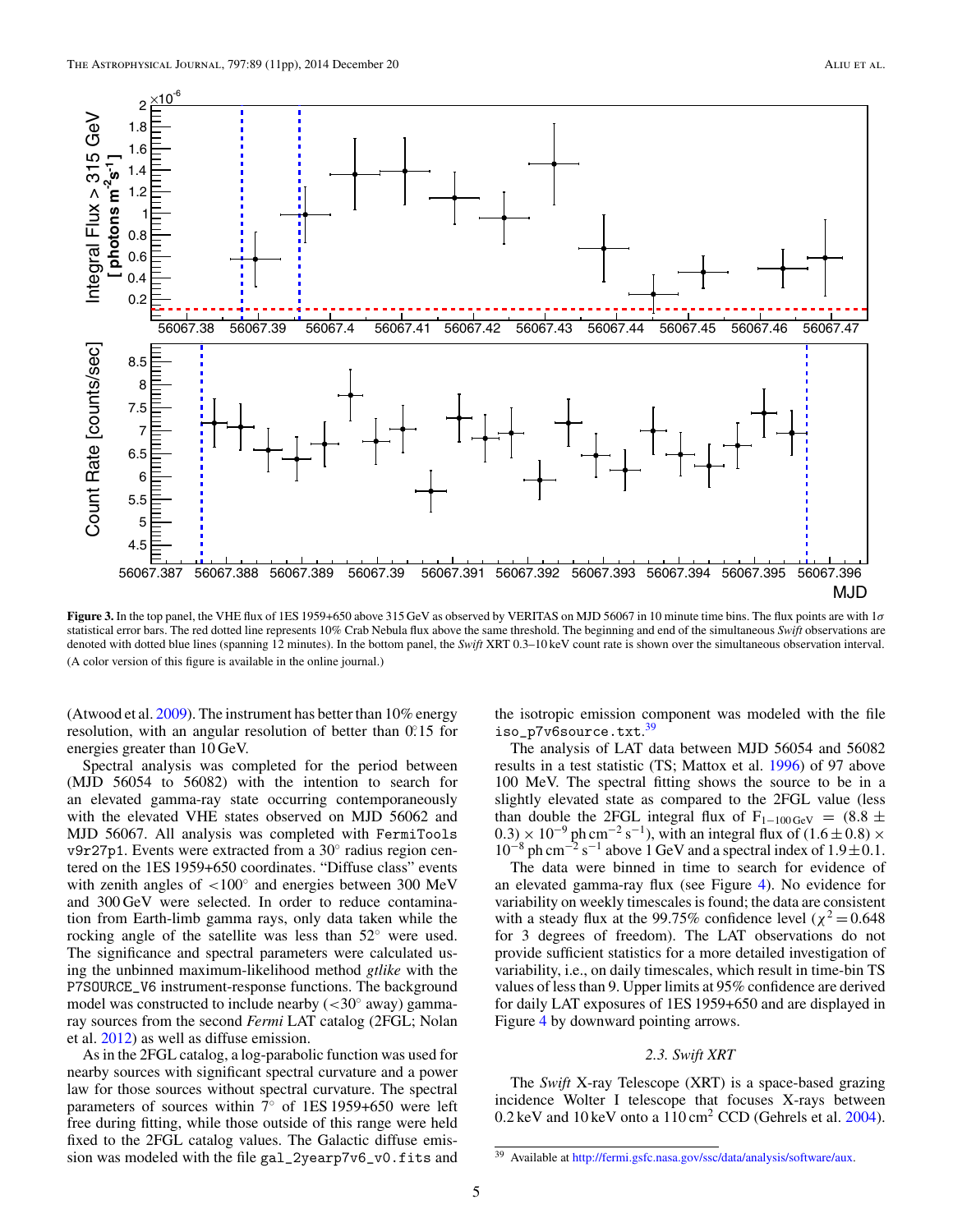<span id="page-6-0"></span>![](_page_6_Figure_2.jpeg)

**Figure 4.** High-energy gamma-ray light curve of 1ES 1959+650 as observed by *Fermi* LAT. Analysis is completed over four weeks on both a daily and weekly basises from MJD 56054 through MJD 56082. Upper limits are calculated from epochs where the TS value is less than 9, which was every day in the four-week window, as well as the bin corresponding to the last week. There is no indication of detected high-energy gamma-ray variability during this time period. The time corresponding to the elevated state of the VHE data is highlighted by the gray dotted line.

(A color version of this figure is available in the online journal.)

**Table 2** *Swift* XRT Summary of Observations and Spectral Fitting Results

| Swift XRT         | Observation | Exposure | Power-law       | $N_{\rm HI}$        | Integral Flux                                             | $\chi^2$ b | Degrees |
|-------------------|-------------|----------|-----------------|---------------------|-----------------------------------------------------------|------------|---------|
| Observation       | Date        | Time     | Index           | Density             | $2-10$ keV                                                |            | of      |
| ID <sup>a</sup>   | (MJD)       | (ks)     | $\alpha$        | $(x10^{21}cm^{-2})$ | $(\times 10^{-11}$ erg cm <sup>-2</sup> s <sup>-1</sup> ) |            | Freedom |
| 00035025075       | 56036.51    | 1.0      | $2.95 \pm 0.06$ | $2.2 \pm 0.1$       | $7.4 \pm 0.3$                                             | 191.1      | 180     |
| 00035025076       | 56037.72    | 1.5      | $2.82 \pm 0.04$ | $2.16 \pm 0.08$     | $8.9 \pm 0.3$                                             | 299.5      | 245     |
| 00035025077       | 56051.41    | 1.0      | $2.71 \pm 0.05$ | $1.89 \pm 0.09$     | $7.8 \pm 0.3$                                             | 206.9      | 195     |
| 00035025078       | 56064.38    | 1.1      | $2.57 \pm 0.05$ | $2.0 \pm 0.1$       | $9.3 \pm 0.3$                                             | 225.5      | 207     |
| 00035025079       | 56067.39    | 0.7      | $2.53 \pm 0.06$ | $1.9 \pm 0.1$       | $8.4 \pm 0.3$                                             | 124.2      | 156     |
| 00035025080 (a)   | 56074.69    | 0.6      | $2.53 \pm 0.02$ | $2.3 \pm 0.1$       | $12.0 \pm 0.1$                                            | 150.0      | 170     |
| 00035025080 (b)   | 56074.75    | 0.6      | $2.52 \pm 0.05$ | $2.2 \pm 0.1$       | $12.9 \pm 0.1$                                            | 154.3      | 178     |
| $00035025081$ (a) | 56075.23    | 0.9      | $2.64 \pm 0.06$ | $2.1 \pm 0.1$       | $7.0 \pm 0.3$                                             | 140.9      | 153     |
| 00035025081 (b)   | 56075.57    | 0.3      | $3.1 \pm 0.1$   | $2.7 \pm 0.3$       | $4.3 \pm 0.3$                                             | 46.4       | 46      |
| 00035025082       | 56076.69    | 0.9      | $2.78 \pm 0.07$ | $2.0 \pm 0.1$       | $4.2 \pm 0.3$                                             | 131.1      | 124     |
| 00035025083       | 56078.43    | 1.0      | $2.59 \pm 0.04$ | $2.1 \pm 0.1$       | $9.4 \pm 0.3$                                             | 187.8      | 204     |
| 00035025084 (a)   | 56079.57    | 1.5      | $2.52 \pm 0.05$ | $1.9 \pm 0.1$       | $9.3 \pm 0.3$                                             | 188.4      | 171     |
| 00035025084 (b)   | 56079.70    | 0.5      | $2.78 \pm 0.08$ | $2.5 \pm 0.2$       | $10.4 \pm 0.2$                                            | 101.2      | 98      |

#### **Notes.**

<sup>a</sup> For observations consisting of two time-separated exposures, we denote the first with (a) and the second with (b). The MJD is given for the start of each exposure, respectively.

<sup>b</sup> Refers to the  $\chi^2$  of the power-law fit.

The *Swift* telescope took 16 windowed timing (WT) exposures of 1ES 1959+650 between 2012 April 19 and 2012 June 1 (MJD 56036–56079), each between 0.5 ks and 1.5 ks long. The exposure on MJD 56067 is strictly simultaneous with VERITAS observations.

The data were analyzed using the HEASoft package Version 6.12. Rectangular source regions of length and width 45 pixels and 8 pixels, respectively, were used. Similarly sized regions of nearby source-free sky were used to estimate the background. The exposures were grouped to ensure a minimum of 20 counts per bin and were fitted with an absorbed power-law model of the form  $F(E)_{PL} = Ke^{-N_{\text{H1}}\sigma(E)}(E/1 \text{ keV})^{-\alpha}$ , with a free neutral hydrogen column density parameter  $N_{\text{H}_1}$ , as in Furniss et al. [\(2013\)](#page-11-0), to allow for additional absorption of soft X-rays by intervening gas in the vicinity of the blazar or along the line of sight. The model also contains a fitted normalization parameter

*K* and the non-Thompson, energy-dependent photoelectric cross section  $\sigma(E)$ , as taken from Morrison & McCammon [\(1983\)](#page-11-0).

The flux and indices derived from the *Swift* XRT observations of 1ES 1959+650 are shown in the second and third panels from the top in Figure [2](#page-4-0) and are summarized in Table 2. The fitted *N*<sub>H<sub>1</sub></sub> was consistently ∼two times higher than the Galactic value of  $1 \times 10^{21}$ cm<sup>-2</sup>, as mea-sured by the LAB survey (Kalberla et al. [2005\)](#page-11-0). The integral 2–10 keV flux recorded by the XRT ranged between  $4.2 \times 10^{-11}$  erg cm<sup>-2</sup> s<sup>-1</sup> and  $12.9 \times 10^{-11}$  erg cm<sup>-2</sup> s<sup>-1</sup> with an average flux of  $7.5 \times 10^{-11}$  erg cm<sup>-2</sup> s<sup>-1</sup>, with photon indices ranging from  $\alpha = 2.5$  to 3.1.

The X-ray emission displayed by 1ES 1959+650 is relatively steady in the first five exposures. The exposure on 2012 May 20 (MJD 56067) is the only strictly simultaneous *Swift* observation with VERITAS, overlapping with the first 0.7 ks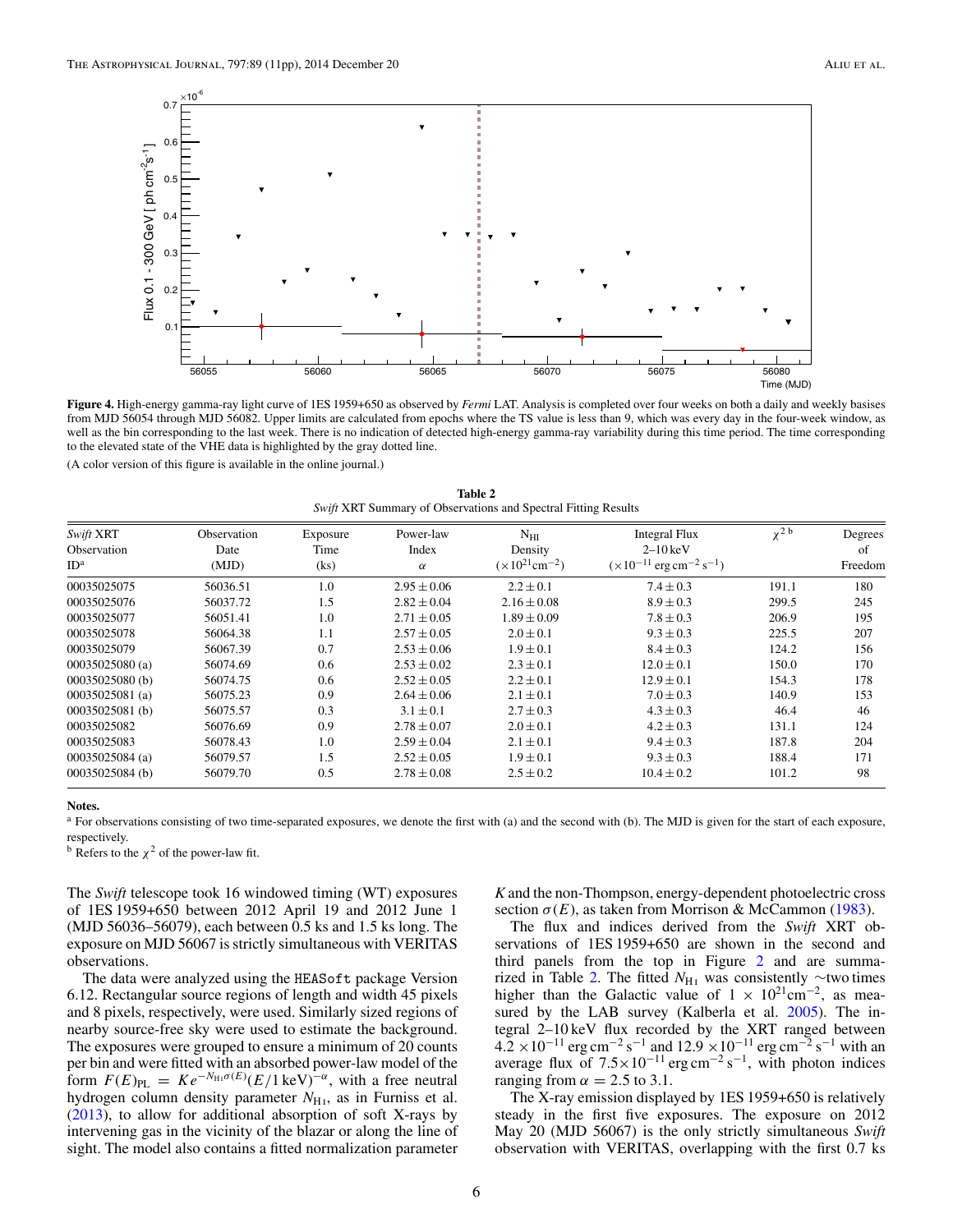**Table 3** Summary of Ultraviolet Observations from the *Swift* UVOT

<span id="page-7-0"></span>

| Date  | UVW1          | UVW2<br>(MJD) $(\times 10^{-11} \text{ erg cm}^{-2} \text{ s}^{-1}) (\times 10^{-11} \text{ erg cm}^{-2} \text{ s}^{-1}) (\times 10^{-11} \text{ erg cm}^{-2} \text{ s}^{-1})$ | UVM <sub>2</sub> |
|-------|---------------|--------------------------------------------------------------------------------------------------------------------------------------------------------------------------------|------------------|
| 56037 | $8.6 \pm 0.2$ | $9.6 \pm 0.2$                                                                                                                                                                  | $11.6 \pm 0.3$   |
| 56051 | $8.2 + 0.2$   | $8.9 \pm 0.2$                                                                                                                                                                  | $11.1 \pm 0.3$   |
| 56064 | $6.9 + 0.2$   | $7.6 \pm 0.2$                                                                                                                                                                  | $9.4 \pm 0.3$    |
| 56067 | $7.1 \pm 0.2$ | $7.4 \pm 0.2$                                                                                                                                                                  | $8.9 + 0.3$      |
| 56075 | $5.9 \pm 0.1$ | $\cdots$                                                                                                                                                                       | $7.5 \pm 0.2$    |
| 56078 | $6.3 + 0.2$   | $6.7 + 0.2$                                                                                                                                                                    | $8.3 + 0.2$      |
| 56079 | $6.4 \pm 0.2$ | $6.8 + 0.2$                                                                                                                                                                    | $8.3 + 0.2$      |

(∼12 minutes) of VERITAS observations during the VHE flare from 1ES 1959+650. The steady 0.3–10 keV count rate observed by XRT (as shown in the bottom panel of Figure [3\)](#page-5-0) shows that at least the first 12 minutes of the VHE flaring episode is not matched with a simultaneous elevated X-ray state.

The *Swift*-XRT observations on MJD 56074 show the blazar to be in an elevated state with a flux level of  $(12.9 \pm 0.1) \times 10^{-11}$  erg cm<sup>-2</sup> s<sup>-1</sup>, nearly twice the average of  $7.5\times10^{-11}$  erg cm<sup>-2</sup> s<sup>-1</sup>. This high state is observed to drop to approximately half the average  $(4.0 \times 10^{-11} \text{ erg cm}^{-2} \text{ s}^{-1})$  in less than two days. No contemporaneous high state is observed in the VERITAS data, but no firm conclusions can be drawn due to the non-simultaneous nature of the exposures.

# *2.4. UV and Optical*

*Swift UVOT.* The *Swift*-XRT observations were supplemented with simultaneous UVOT exposures taken in the UVW1, UVM2, and UVW2 bands (Poole et al. [2008\)](#page-11-0). The Ultraviolet and Optical Telescope (UVOT) photometry is performed using the HEASoft program *uvotsource*. The source region consists of a single circle with  $5''$  radius, while the background region consists of several  $15$ " radius circles of the nearby sky lacking visible sources. The results are corrected for reddening using  $E(B - V)$  coefficients from Schlegel et al. [\(1998\)](#page-11-0), with the Galactic extinction coefficients applied according to Fitzpatrick [\(1999\)](#page-11-0). The largest source of error derived for the intrinsic flux points is due to the uncertainty in the reddening coefficients  $E(B - V)$ . The UVOT W1, W2, and M2 flux values derived from the observations are shown in Figure [2](#page-4-0) (fourth panel from the top), and summarized in detail in Table 3. These exposures show relatively steady flux values, with a small decrease of  $\sim$ 30% up to MJD 56074, the day where an elevated X-ray state was observed with XRT.

*Super-LOTIS.* The Super-LOTIS robotic 0.6 m telescope located on Kitt Peak in Arizona took *R*-band exposures of 1ES 1959+650 between MJD 56034 and MJD 56080. During each night, three individual frames were acquired with the standard Johnson–Cousins *R*-band filter. Each image was reduced using an analysis pipeline which, after subtracting the bias and the dark current, combines the flat-fielded frames in a single image for each night. Aperture photometry with a circular aperture of 15" was performed for both the blazar and each of the seven reference stars detailed in the Landessternwarte Heidelberg–Königstuhl catalogue $40$  with a circular aperture of 15". This aperture is large enough to encompass all the light enclosed in the irregular point-spread function. The local sky level is computed in a circular annulus of inner*/*outer radius of 18"/25". The final flux values for 1ES 1959+650 are calculated

**Table 4** Summary of Optical Observations from Super-LOTIS and iTelescope

| Exposure | Super-LOTIS    | iTelescope         | iTelescope         |
|----------|----------------|--------------------|--------------------|
| Date     | $R$ -band      | $R$ -band          | V-band             |
| (MJD)    | Magnitude      | Magnitude          | Magnitude          |
| 56034.0  | $13.8 \pm 0.1$ |                    |                    |
| 56045.0  | $13.8 \pm 0.1$ |                    |                    |
| 56046.0  | $13.8 \pm 0.1$ |                    |                    |
| 56047.0  | $13.7 \pm 0.1$ |                    |                    |
| 56048.0  | $13.8 \pm 0.1$ |                    |                    |
| 56050.3  | $13.7 \pm 0.1$ |                    |                    |
| 56060.3  | $13.8 \pm 0.1$ |                    |                    |
| 56064.3  | $13.9 \pm 0.1$ |                    |                    |
| 56068.3  | $13.9 \pm 0.1$ |                    |                    |
| 56069.3  | $13.9 \pm 0.1$ |                    |                    |
| 56070.0  |                | $13.920 \pm 0.007$ | $14.340 \pm 0.006$ |
| 56071.0  |                | $13.926 \pm 0.003$ | $14.349 \pm 0.005$ |
| 56073.0  |                | $14.009 \pm 0.006$ | $14.378 \pm 0.007$ |
| 56074.0  |                | $13.814 \pm 0.014$ | $14.164 \pm 0.015$ |
| 56074.3  | $14.0 \pm 0.1$ |                    |                    |
| 56075.3  | $13.9 \pm 0.1$ |                    |                    |
| 56075.0  |                | $13.971 \pm 0.014$ | $14.375 \pm 0.016$ |
| 56076.0  |                | $13.810 \pm 0.015$ | $14.131 \pm 0.021$ |
| 56076.3  | $14.0 \pm 0.1$ |                    |                    |
| 56077.0  |                | $13.944 \pm 0.019$ | $14.320 \pm 0.010$ |
| 56078.3  | $14.0 \pm 0.1$ |                    |                    |
| 56078.0  | .              | $13.928 \pm 0.007$ | $14.270 \pm 0.005$ |
| 56079.3  | $14.0 \pm 0.1$ |                    |                    |
| 56079.0  |                | $13.948 \pm 0.024$ | $14.358 \pm 0.019$ |
| 56081.2  | .              | $13.814 \pm 0.020$ | $14.239 \pm 0.027$ |
| 56082.3  | $14.0 \pm 0.1$ |                    |                    |
| 56083.3  | $14.1 \pm 0.1$ |                    |                    |
| 56084.3  | $14.0 \pm 0.1$ |                    |                    |
| 56085.3  | $14.0 \pm 0.1$ |                    |                    |
|          |                |                    |                    |

**Notes.** The two pairs of exposures in bold are taken on the same night, less than eight hours apart, and show a ∼0.2 mag difference suggesting a small level of intranight variability in the *R* band. The standard stars used to calibrate these measurements do not show any evidence of possible instrumental effects which might cause such a difference.

by applying the photometric zero-point derived for each night, comparing the instrumental magnitude of the reference stars to the known magnitudes in the *R* band.

The *R*-band monitoring data from Super-LOTIS are shown in the bottom panel of Figure [2](#page-4-0) and are summarized in Table 4. The observations show a relatively steady optical magnitude of between 13.8 and 14.0, with a conservative photometry error estimate of  $\pm 0.1$  optical magnitude.

*iTelescope. V*-band and *R*-band exposures were taken by the iTelescope between MJD 56028 and 56080. iTelescope is a robotic telescope system located in Nerpio, Spain.<sup>41</sup> The telescopes used are twins (T07 and T18), and are each of 431 mm (17 inch) aperture at *f/*6.8. They employ an SBIG STL-1100M CCD camera. The *V* filter is a standard Johnson–Cousins set. The *R* filter is not standard and requires a color correction, where the addition of approximately 0.040 optical magnitude transfers the non-standard filter magnitudes to the standard Johnson– Cousins *R*. The data were reduced with MIRA Pro Version 7.0. The reduction is with standard aperture (radius of  $5$ ") photometry, using the same standard stars as were used for the Super-LOTIS data reduction.

The *V*-band and *R*-band data are shown in the bottom panel of Figure [2](#page-4-0) and summarized in Table 4. These observations show

<sup>40</sup> <http://www.lsw.uni-heidelberg.de/projects/extragalactic/charts/>

 $\overline{41}$  <http://www.itelescope.net/>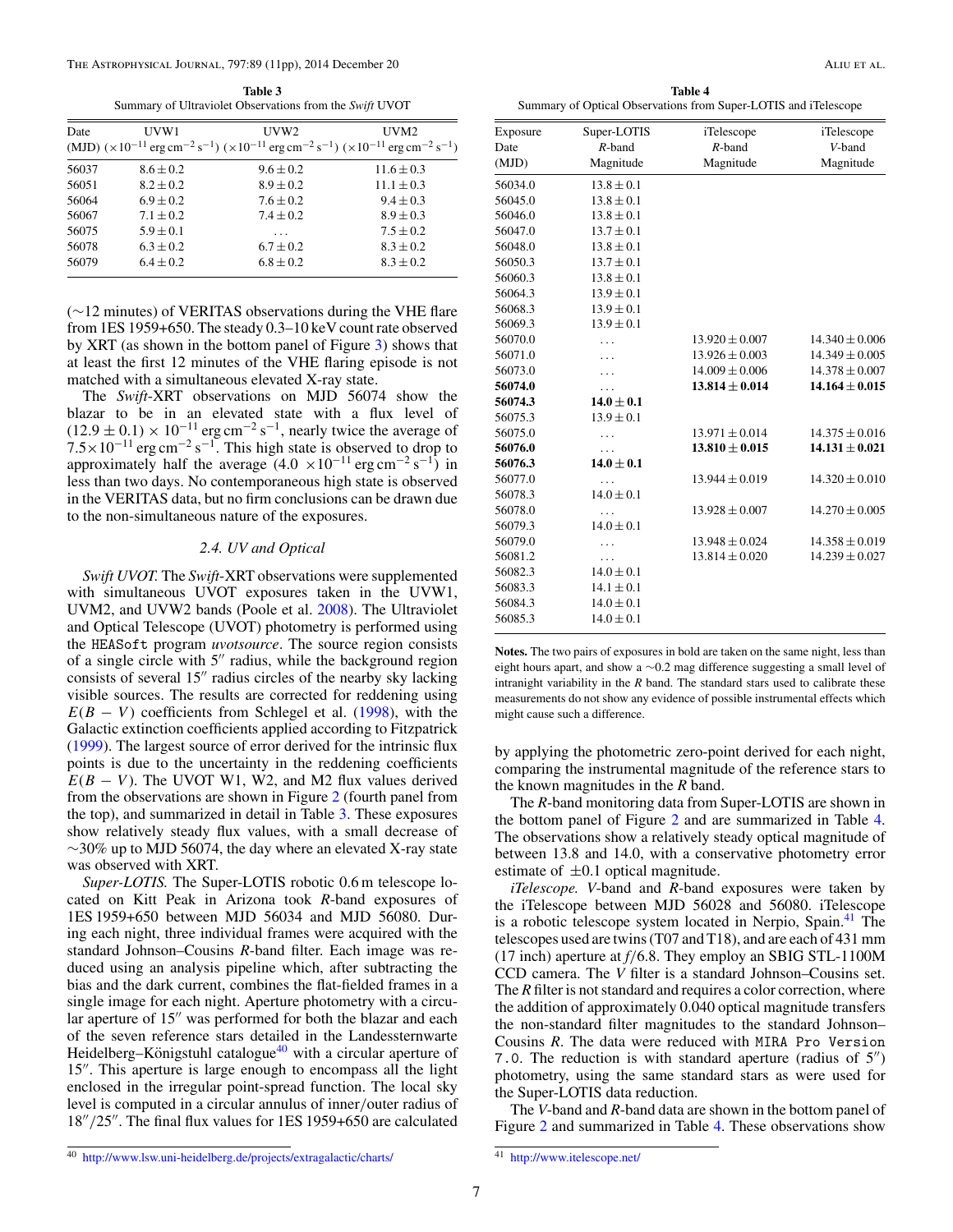<span id="page-8-0"></span>elevated luminosity in both the *V* and *R* bands (by approximately 0.2 optical magnitude) on two of the days where Super-LOTIS also provides *R*-band measurements approximately 7.5 hr after the iTelescope exposures were taken (shown in bold in Table [4\)](#page-7-0). Comparison with the contemporaneous Super-LOTIS *R*-band measurements suggests that the blazar exhibits a small level of intranight variability. This fast variability occurs on the same night as the X-ray flux is observed to be high.

### *2.5. Summary of Observations*

The broadband observations summarized above show a VHE flare on MJD 56067, where no elevated X-ray state is observed simultaneously for the first 12 minutes of the VHE flaring event. Additional variability is observed over the full window of observation, including an X-ray flux increase and intranight X-ray variability on MJD 56075. The X-ray flux was observed to drop over the next two days, with no corresponding (nonsimultaneous) change in VHE flux observed.

### 3. MODELING

### *3.1. Time Independent Description (SSC)*

We apply a time-independent SSC model to the relatively low and elevated flux states of 1ES 1959+650 observed on MJD 56064 and 56067. Both of these days have sufficient multiwavelength coverage to provide a full view of the broadband spectral energy distribution. Since the VHE flux of 1ES 1959+650 observed on MJD 56064 is consistent with the average flux from the two dark runs (excluding the VHE state on MJD 56067), the VHE spectrum is represented by the spectrum averaged over the two dark runs. Moreover, the average LAT spectrum is used to represent both the low and high states since no significant variability was detected within the LAT energy band.

The SSC model applied to the data is described in detail in Böttcher et al. ([2013\)](#page-11-0). This model is an equilibrium SSC model with emission originating from a spherical region of relativistic electrons with radius *R*. This region moves down the jet with a Lorentz factor Γ. The jet is oriented such that the angle with respect to the line of sight is  $\theta_{\rm obs}$ . In order to minimize the number of free parameters, the modeling is completed with  $\theta_{\text{obs}} = 1/\Gamma$ , for which  $\Gamma = D$ , where *D* represents the Doppler boosting factor.

Electrons are injected into the spherical region with a powerlaw distribution of  $Q(\gamma) = Q_0 \gamma^{-q}$  between the low- and high-energy cut-offs, *γ*min*,*max. The electron distribution spectral indices used for 1ES 1959+650 are  $q = 2.7{\text -}2.8$ , which can be produced under acceleration in relativistic oblique shocks (Summerlin & Baring [2012\)](#page-11-0). In order to reach an equilibrium state, the model evaluates the steady state produced when considering particle injection, radiative cooling, and particle escape. The particle escape is characterized with an efficiency factor  $\eta$ , such that the escape timescale  $t_{\text{esc}} = \eta R/c$ , with  $\eta = 1000$  for this work, setting up an equilibrium scenario with a relatively long escape timescale for the relativistic particles. The variability timescale  $t_{\text{var}}$  is determined by the light crossing timescale of the emitting region ( $t_{\text{var}} = \delta R/c$ ). According to this SSC model, the particle distribution streams along the jet with a kinetic power *Le*. Synchrotron emission results from the presence of a tangled magnetic field *B*, with a Poynting flux luminosity of  $L_B$ . The parameters  $L_e$  and  $L_B$  allow the calculation of the equipartition parameter  $L_B/L_e$ .

**Table 5** Table of the SSC Model Parameters Used for Time-independent Representation of the Broadband Data during a Low State (MJD 56064) and the High State on MJD (56067)

| <b>SSC</b><br>Parameter<br>(units) | Low State<br><b>MJD 56064</b> | <b>High State</b><br>Scenario I<br>MJD 56067 | <b>High State</b><br>Scenario II<br>MJD 56067 |
|------------------------------------|-------------------------------|----------------------------------------------|-----------------------------------------------|
| $\gamma_{\min}$                    | $6 \times 10^4$               | $1.5 \times 10^{5}$                          | $9 \times 10^4$                               |
| $\gamma$ max                       | $5 \times 10^5$               | $1.5 \times 10^{6}$                          | $1 \times 10^6$                               |
| q                                  | 2.8                           | 2.7                                          | 2.7                                           |
| B(G)                               | 0.1                           | 0.012                                        | 0.022                                         |
| Г                                  | 25                            | 25                                           | 40                                            |
| $R$ (cm)                           | 2.1e16                        | 8e16                                         | 2.1e16                                        |
| $\theta_{\rm obs}$ (deg)           | 2.3                           | 2.3                                          | 1.4                                           |
| $L_e$ (erg s <sup>-1</sup> )       | $4.6 \times 10^{43}$          | $2.3 \times 10^{44}$                         | $1.4 \times 10^{44}$                          |
| $L_B$ (erg s <sup>-1</sup> )       | $1.0 \times 10^{43}$          | $2.2 \times 10^{42}$                         | $1.3 \times 10^{42}$                          |
| $L_B/L_e$                          | 0.22                          | $9.4 \times 10^{-3}$                         | $9.3 \times 10^{-3}$                          |
| $t_{\rm var}$ (hr)                 | 8.2                           | 31                                           | 5.1                                           |

**Notes.** See Section 3.1 for parameter descriptions. The SEDs are shown in Figure [4](#page-6-0) by a solid line for the low state, a dotted line for the high state under Scenario I and a dashed line for the high state under Scenario II.

A reasonable description to the low state (MJD 56064) is achieved with the parameters summarized in Table 5, and displayed by the solid line in Figure [5.](#page-9-0) Starting from this low state representation, two possible scenarios are explored to describe the elevated VHE state observed on MJD 56067. In the first realization (Scenario I, dotted line in Figure [5\)](#page-9-0), the gammaray peak was shifted to a slightly higher energy by increasing the low-energy cut-off (*γ*min). In order to keep the synchrotron peak at the same energy, the magnetic field is lowered. The lower magnetic field results in a lower synchrotron power, requiring an increase in overall jet power (*Le*) to achieve the same synchrotron luminosity. This emission scenario, however, over-shoots the gamma-ray flux unless the radius of the emission region *R* is increased, lowering the compactness of the emission zone. The result of these parameter changes are shown by the dotted line in Figure [5,](#page-9-0) and summarized in the second column for Table 5. Under this representation, the variability timescale changes from 8.2 hr in the low state to 31 hr in Scenario I. This timescale is longer than the observed variability timescale on MJD 56067, where the VHE flux was observed to increase from  $0.6\times10^{-6}$  photons cm<sup>-2</sup> s<sup>-1</sup> to  $1.4\times10^{-6}$  photons cm<sup>-2</sup> s<sup>-1</sup> above 315 GeV in less than one hour.

The eight parameters (including *Le*) that describe the SSC emission scenario are known to be degenerate. As a result, the parameter changes described in Scenario I are not the only changes which will account for the difference between the SEDs observed on MJD 56064 and MJD 56067. Alternatively, in addition to the changes to the *γ*min and magnetic field, an increase of the Doppler factor instead of a change to the emission region size can provide a similar result (Scenario II, dashed line in Figure  $5$ , third column of Table  $5$ ). With this scenario, the variability timescale is still relatively short (5.1 hr), in agreement with the fast flux variability observed in the VHE band on MJD 56067.

As seen in Figure [5,](#page-9-0) both of the elevated state SSC scenarios predict an approximate doubling of the high-energy gammaray flux. This type of variability is impossible to rule out without detection of 1ES 1959+650 by the *Fermi* LAT on daylong timescales. The daily 95% confidence level upper limit on MJD 56067 (Figure [4\)](#page-6-0) is more than double the LAT flux for the entire period (also used to derive the spectrum shown in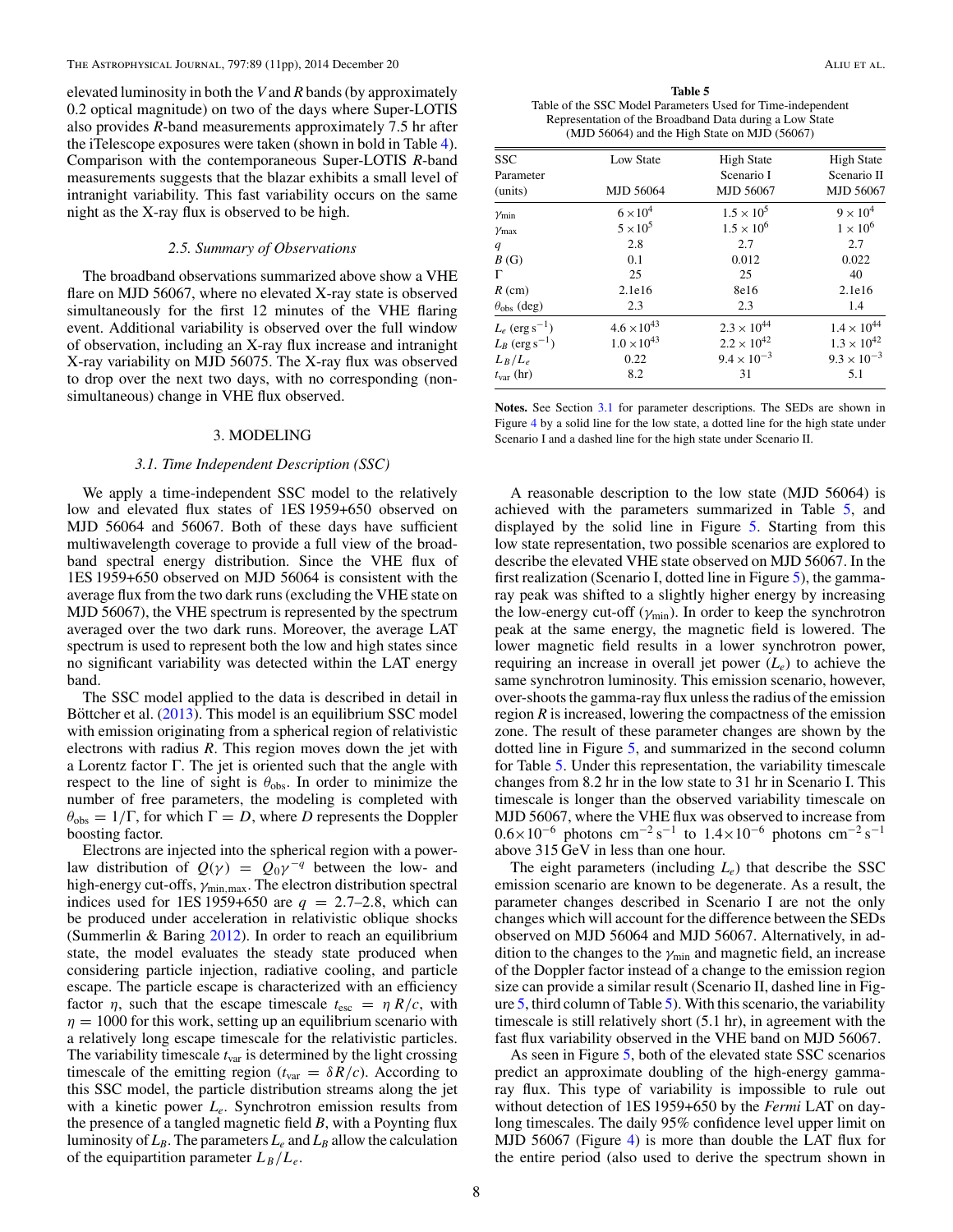<span id="page-9-0"></span>![](_page_9_Figure_2.jpeg)

**Figure 5.** Broadband SED of 1ES 1959+650 with data from MJD 56064 (black) and MJD 56067 (red). The VHE spectrum for the low state is represented by the average spectrum measured over the two dark runs, excluding the state on MJD 56067. These data are explored with an SSC representation, where the black line corresponds to the low state and the red dashed and dotted lines correspond to the high gamma-ray state observed on MJD 56067. The dotted line is produced by increasing the emission region size and low-energy cutoff, while the magnetic field is decreased. The dashed line representation is obtained by increasing the Doppler factor and keeping the emission region size constant, in addition to increasing the low energy cutoff and decreasing the magnetic field. All parameter values used in the modeling of each state are summarized in Table [5.](#page-8-0)

(A color version of this figure is available in the online journal.)

the SED), indicating that the SSC-inferred LAT flux in an elevated state is still consistent with the observations. Therefore, the broadband SEDs of 1ES 1959+650 on MJD 56064 and MJD 56067 can be represented by a SSC emission model, necessitating multiple parameter changes from the high states relative to the low states in order to produce an elevated VHE state with no change to the synchrotron peak.

# *3.2. Time-dependent Description (Reflected Emission)*

In this section, we present a possible scenario to describe the VHE variability detected during the contemporaneous multiwavelength observations of 1ES 1959+650. The main emphasis of our discussion is to show that the scenario can explain the data. Our choice in model is motivated, in part, by the evidence for intervening gas within the blazar.We apply a similar reflected emission model to that which was used to describe the "orphan" flaring activity of  $1ES 1959+650$  (Böttcher [2005\)](#page-11-0). This model follows X-ray emission from a newly ejected component (blob) in the jet as it is reflected off dilute gas and*/*or dust in the vicinity of the jet. The reflected emission then re-enters the jet before the blob, which is moving down the jet, and reaches the location of the reflector. The application of this model is notably distinct from that applied in Böttcher  $(2005)$  $(2005)$ , where, for this application, the incident flux on the cloud is integrated over the time it takes the blob to pass the reflecting cloud instead of taken from a single short-lived X-ray flaring period. This integration over the blob's travel is necessary due to the assumed parsec-scale proximity of the blob to the reflecting cloud.

We assume that at a distance  $R_m = 1 R_{m,pc}$  pc from the central engine, moderately dense clouds of gas and dust (hereafter referred to as the "mirror") intercept the synchrotron emission from portions of the jet located inside *Rm*, and reprocess part of this flux back into the jet trajectory. Following Böttcher  $(2005)$ , the distance  $R_m$  can be related to the observed time delay between the emergence of a new jet component from the core, and the (observer's frame) time at which the new component intercepts the mirror. For a characteristic bulk Lorentz factor of the new component of  $\Gamma = 10 \Gamma_1$ , and a time delay of, for example,  $\Delta t \sim 5 \times 10^5$  s:

$$
\Delta t \sim \frac{R_m}{2\,\Gamma^2\,c} \sim 5 \times 10^5\,R_{m,pc}\,\Gamma_1^{-2}\,\mathrm{s},\tag{1}
$$

according to which the new component would have emerged around MJD 56062 for  $\Gamma \sim 10$  and  $R_m \sim 1$  pc.

The accumulated and reprocessed jet–synchrotron flux will be intercepted by the blob within the time interval between emitting the first photons at the time of emergence of the new component, and intercepting the location of the cloud. This time is also characteristic of the time during which the cloud receives this flux, and can be estimated as is done in Böttcher  $(2005)$  $(2005)$ 

$$
\Delta t_{\rm fl} \sim \frac{R_m}{8\,\Gamma^4\,c} \sim 1.3 \times 10^3\,R_{m,\,pc}\,\Gamma_1^{-4}\,\,{\rm s.} \tag{2}
$$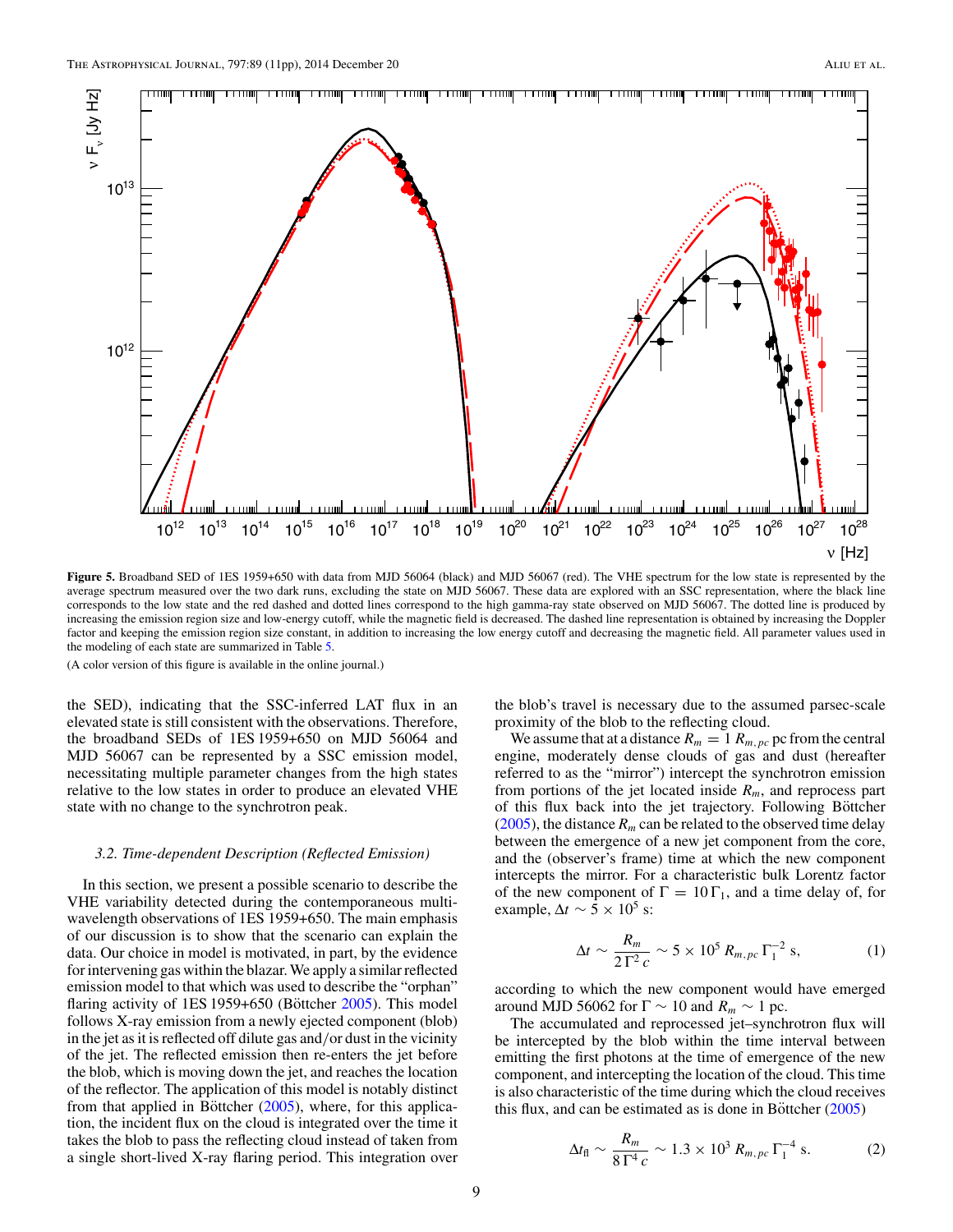<span id="page-10-0"></span>With this timescale, we can calculate an average flux received by the cloud as

$$
F_m^{\text{ave}} \approx \frac{F_x^{\text{qu}} d_L^2}{c \Delta t_\text{fl}} \int_{R_b}^{R_m} \frac{dx}{x^2} \approx \frac{F_x^{\text{qu}} d_L^2}{c \Delta t_\text{fl} R_b}
$$
  
  $\sim 5.3 \times 10^{13} R_{m,pc}^{-1} \Gamma_1^4 R_{b,16}^{-1} \text{ erg cm}^{-2} \text{ s}^{-1}, \quad (3)$ 

where we have used an estimate of the quiescent synchrotron  $X$ -ray flux from 1ES 1959+650 of  $F_x^{\text{qu}} = 1.0 \times 10^{-10} \text{ erg cm}^{-2} \text{ s}^{-1}$ (similar to the average found from the *Swift* XRT observations), and  $R_b = 10^{16} R_{b,16}$  cm is the radius of the newly emerged jet component (the "blob"). For a characteristic density of the clouds of  $n_c \sim 10^6 \text{ cm}^{-3}$ , this leads to an ionization parameter of

$$
\xi_{\text{ion}} \equiv \frac{F_m^{\text{ave}}}{n_c} \sim 5 \times 10^7 \text{ erg cm s}^{-1}.
$$
 (4)

This implies that any dust is expected to be destroyed, and that all gas is to be highly ionized by the impinging X-ray emission. If the cloud is thermally reprocessing this flux, this would require an equilibrium temperature  $T_{\text{equi}} \sim 36,000 \text{ K}$ , which also requires the gas to be highly ionized. We therefore conclude that the most likely mode of reprocessing the accumulated jet synchrotron emission is Compton reflection of free electrons in the highly ionized cloud. It is not necessary that this is the only cloud within the vicinity of the blazar, maintaining the possibility that there is additional neutral absorbing gas surrounding the blazar, as found in Furniss et al.  $(2013)$ . We only assume that a blob moving relativistically down the jet passes sufficiently close to a cloud that radiation from the blob can temporarily ionize the cloud, so that for a short time the blob emission is reprocessed via Compton reflection off free electrons in the cloud. This ionized gas might also act as a shield to molecular gas such as CO, as predicted in photodissociation region models (e.g., Tielenn & Hollenbach [1985;](#page-11-0) Krumholz et al. [2009;](#page-11-0) Glover & Clark [2012\)](#page-11-0).

The characteristic photon frequency of jet synchrotron photons from 1ES 1959+650 is  $v_{sy} \sim 10^{17}$  Hz (see Figure [5\)](#page-9-0), corresponding to a normalized photon energy of  $\epsilon_{sy} \equiv h v_{sy}/(m_e c^2) \sim$ 10−2. Upon Compton reflection by the cloud, this will be boosted in the jet rest frame to  $\epsilon'_{sy} \sim 0.1 \Gamma_1$ . Therefore, any relativistic electrons (with  $\gamma_e \gtrsim 10$ ) will interact with these reflected photons in the Klein–Nishina regime, resulting in strongly suppressed Compton scattering, making the production of a gammaray flare after the emergence of a new blob within the jet unlikely in a purely leptonic scenario.

It can be seen that the bulk Lorentz factor of the blob is a critical unknown parameter in this model, with key derived parameters strongly depending on it. The observed synchrotron peak frequency of 1ES 1959+650 is  $\sim$ 1 × 10<sup>17</sup> Hz. Therefore, even without any blueshifting from bulk motion, Compton scattering in the Thomson regime happens up to  $\epsilon_C \sim 1/\epsilon_{sv} \sim$ 100, corresponding to  $\sim$  50 MeV. Therefore, even for  $\Gamma = 1$ , a synchrotron mirror scenario would not efficiently produce VHE *γ* -rays via Compton scattering.

Relativistic protons with Lorentz factors of  $\gamma_p \gtrsim 6 \times 10^3$ , on the other hand, can interact with the reflected photons through pion production processes. Following the analysis in Böttcher [\(2005\)](#page-11-0) and using the average flux  $F_m^{\text{ave}}$ , we find that producing a VHE *γ*-ray flare with a luminosity of  $L_{\text{VHE}} \sim 1.5 \times 10^{45} \text{ erg s}^{-1}$ requires a total number density  $n_p$  of relativistic protons

$$
n_p \sim 1.4 \times 10^5 R_{m,pc} \Gamma_1^{-12} \tau_{-1}^{-1} R_{b,16}^{-2} \text{ cm}^{-3}, \tag{5}
$$

where  $\tau_m = 0.1 \tau_{-1}$  is the fraction of incident flux reflected by the cloud. We have assumed that the protons have a power-law distribution in energy  $N(\gamma_p) \propto \gamma_p^{-2}$  with a low-energy cutoff at  $\gamma_{p,\text{min}} = \Gamma$ . This corresponds to a total (co-moving frame) energy in relativistic protons in the blob of

$$
E'_{b,p} \sim 3.2 \times 10^{49} R_{m,pc} \Gamma_1^{-11} \tau_{-1}^{-1} R_{b,16} \text{ erg},
$$
 (6)

and a kinetic power in the jet, carried by relativistic protons, of

$$
L_p \sim 7.3 \times 10^{45} R_{m,pc} \Gamma_1^{-9} \tau_{-1}^{-1} f \text{ erg s}^{-1}, \tag{7}
$$

where *f* is the filling factor of the jet, i.e., the fraction of the jet length occupied by plasma containing relativistic protons.

The power requirement in Equation (7) is quite moderate if one allows for a plausible filling factor  $f \lesssim 0.1$ . Also, note the extremely strong dependence of the estimates in Equations (5)–(7) on the Lorentz factor. A value of  $\Gamma$  just slightly above 10 will reduce all energy requirements to very reasonable values, corresponding to a population of relativistic protons with energies between 10 and 100 TeV.

### 4. DISCUSSION AND CONCLUSIONS

We report contemporaneous broadband observations of the VHE-emitting blazar 1ES 1959+650, including 0.7 ks of strictly simultaneous *Swift* and VERITAS observations occurring during a period of elevated VHE flux. This blazar has shown extreme flaring episodes with uncorrelated variation in the synchrotron and gamma-ray SED components in the past (Krawczynski et al. [2004\)](#page-11-0), which could be described in a reflected non-thermal emission environment, with a blob of relativistic particles moving toward a dilute reflector made of gas or dust intrinsic to the blazar (Böttcher  $2005$ ).

The application of an equilibrium SSC model to the relatively low and high states of 1ES 1959+650 on MJD 56064 and MJD 56067 is possible, with multiple parameter changes required for the synchrotron peak to remain unchanged during the elevated gamma-ray state. Two scenarios provide a reasonable representation of the observed VHE elevated state. One realization utilizes an increase in both the emission region size and low-energy cutoff while at the same time a decrease in the magnetic field. The second scenario is derived from increasing the Doppler factor instead of changing the emission region size. Both of these scenarios also predict an increase in the high-energy gammaray flux, which is not ruled out by the *Fermi* LAT daily upper limits. The second scenario (Scenario II) is preferred due to the hour-scale flux variability that is maintained with the parameter changes.

Motivated by the possibility of uncorrelated variability as well as compelling evidence for the existence of dilute gas in the vicinity of the blazar, we investigate these broadband observations using the reflected emission paradigm. We find that the resulting ionization of the cloud and dust makes Compton reflection on free electrons the most likely mode of reprocessing the jet synchrotron emission. The emission from the ionized reflector re-enters the blob in the Klein–Nishina regime, suppressing leptonic Compton upscattering that might be responsible for an elevated gamma-ray state with no corresponding increase in the X-ray state.

The production of an elevated gamma-ray component, however, is still possible if there are hadrons within the blob with energies greater than 10 TeV. This hadronic synchrotron reflection model, in which relativistic protons interact with the reflected